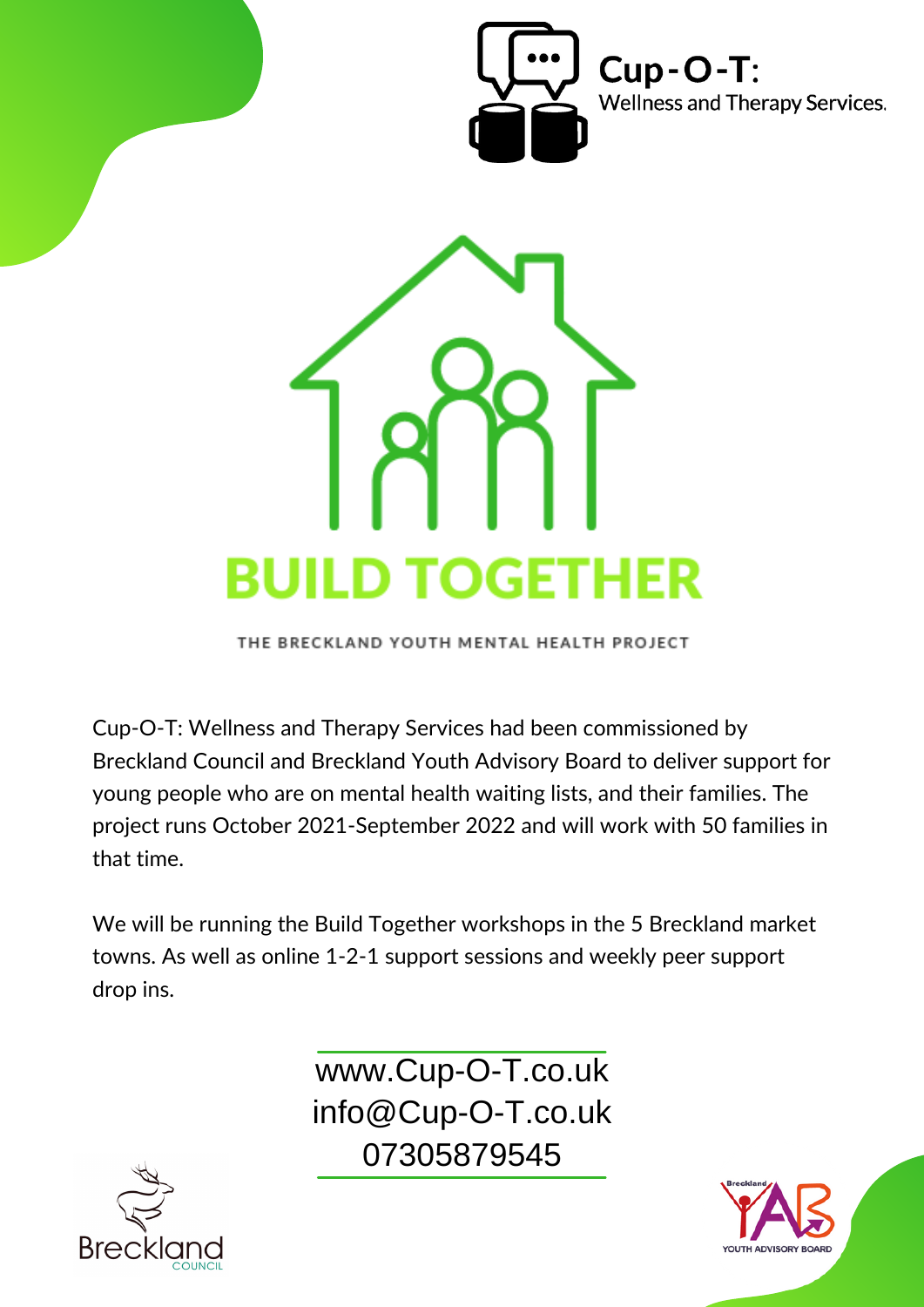

# **What does the Build Together programme provide?**



#### **Workshops**

4 activity based workshops that will take place after school on an evening or at the weekend. We are not a fan of sitting down, listening to a slideshow and being given handout sheets! The 4 workshops will be practical and focus on building skills together as a family to manage day-to-day while the young person is waiting for mental health services and intervention. The four sessions are:

- Listening (and really hearing)
- Learning (about yourself and others)
- Understanding (without judging)
- Supporting (with what actually helps)

The workshops will start involve information and activities that you can do individually and as a family. We will all come back together to enjoy a shared meal – e.g pizza/chips/breakfast pastries.

#### 1-2-1 support

Each family will meet online with one of our Occupational Therapists at the beginning, middle and end of the programme. We will identify with you what your family would like to get from the programme, the current difficulties you are experiencing and set achievable goals with you for where you would like to build your skills. We are then able to tailor the programme to your specific needs as a family.





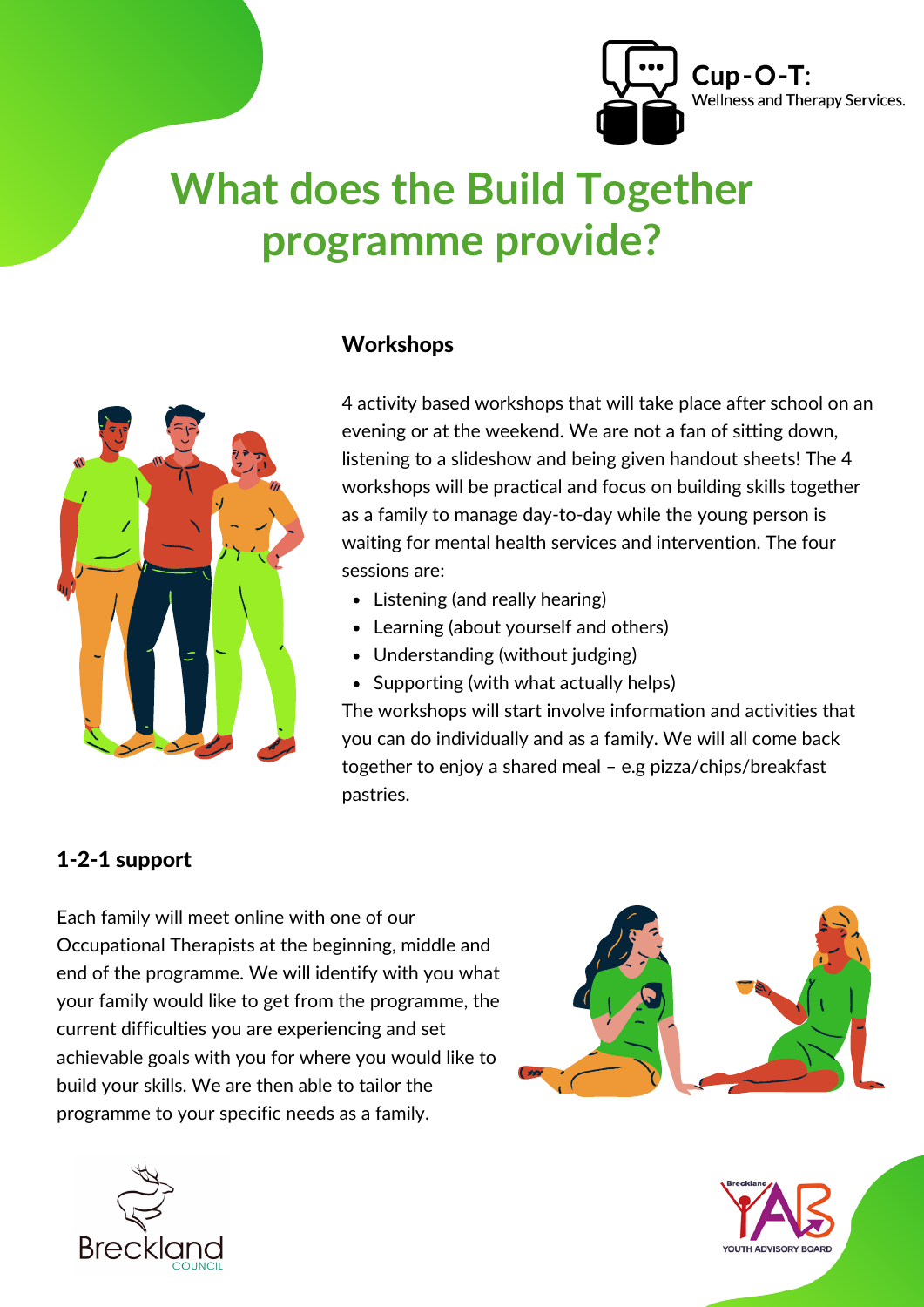

# **What does the Build Together programme provide?**



#### Peer Support

Peer Support Workers are people with their own lived experience and training to be able to use this experience to support other people. Our Peer Support Workers will be available for online drop in sessions. This a space where you can share your experiences as a group and off load – what's going well, what isn't, what you've found useful from the Build Together skills workshops, what you could do differently in the next week. They will also create interactive resources, blogs and reviews to support you and your family.

## **Who are the facilitators?**

The programme lead is Catherine Gray (Occupational Therapist and EMDR Therapist) Contact: catherine.gray@cup-o-t.co.uk Tel: 07305879545

Workshops, 1-2-1 sessions and peer drop in sessions are facilitated by: Occupational Therapists - Amber and Catherine Peer Support Worker - Louise